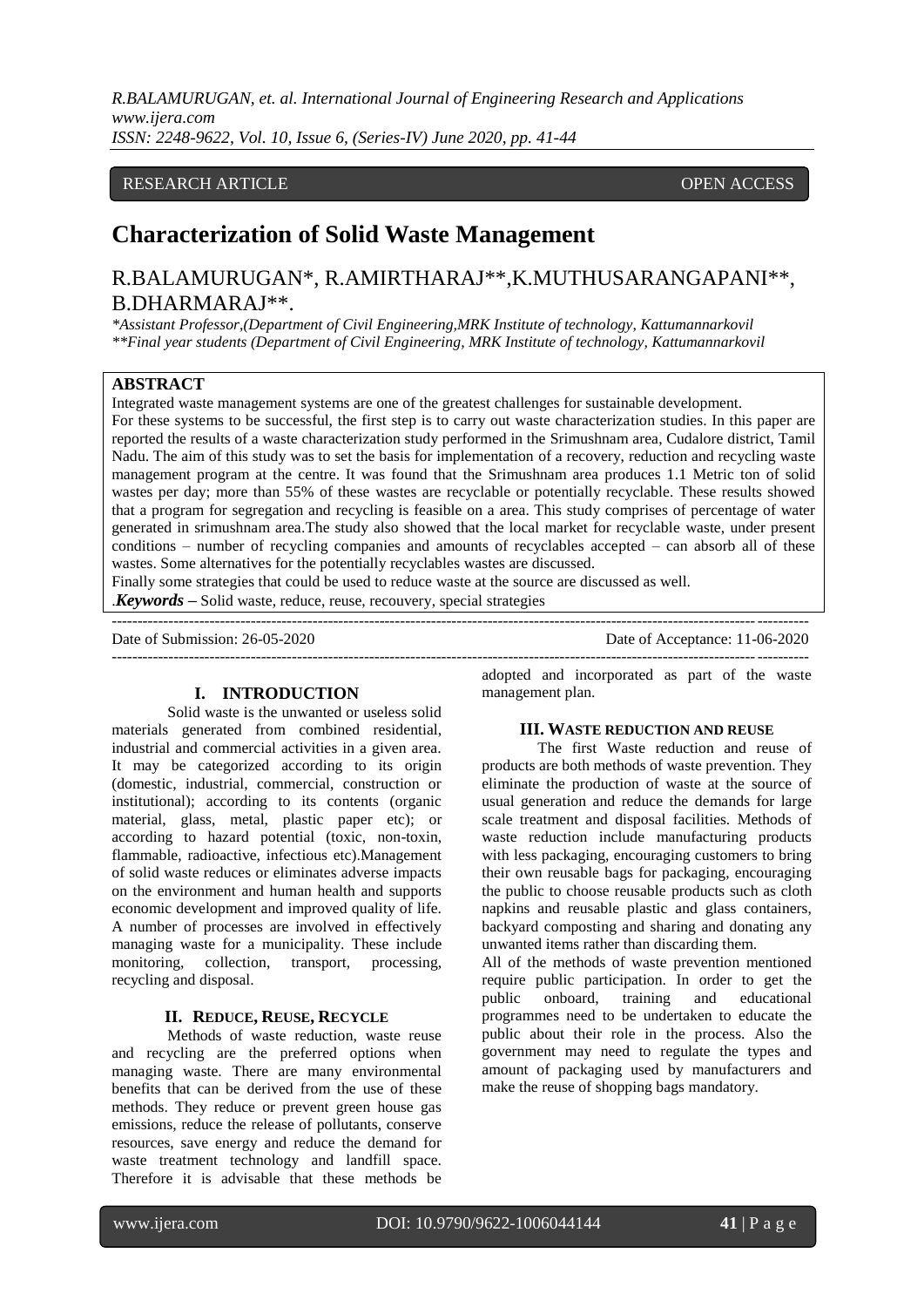## **IV. RECYCLING**

Recycling refers to the removal of items from the waste stream to be used as raw materials in the manufacture of new products. Thus from this definition recycling occurs in three phases: first the waste is sorted and recyclables collected, the recyclables are used to create raw materials. These raw materials are then used in the production of new products.-quality product, The sorting of recyclables may be done at the source (i.e. within the household or office) for selective collection by the municipality or to be dropped off by the waste producer at a recycling centres. The pre-sorting at the source requires public participation which may not be forthcoming if there are no benefits to be derived. Also a system of selective collection by the government can be costly. It would require more frequent circulation of trucks within a neighbourhood or the importation of more vehicles to facilitate the collection.

#### **V. WASTE COLLECTION**

Waste from our homes is generally collected by our local authorities through regular waste collection, or by special collections for recycling. Within hot climates such as that of the Caribbean the waste should be collected at least twice a week to control flyreeding, and the harboring of other pests in the community. Other factors to consider when deciding on frequency of collection are the odors' caused by decomposition and the accumulated quantities. Descriptions of the main types of collection systems and characterizations are given in the table below.

## **VI. PRIMARY & SECONDARY COLLECTION**

| PRIMARY COLLECTION - VEHICLES AND EQUIPMENTS             |                       |                 |                                                  |                |                         |                  |                                          |                            |                         |                     | SECONDARY COLLECTION AND TRANSPORTATION |                  |                           |   |    |                      |      |                      |                             |                                                   |                  |                  |
|----------------------------------------------------------|-----------------------|-----------------|--------------------------------------------------|----------------|-------------------------|------------------|------------------------------------------|----------------------------|-------------------------|---------------------|-----------------------------------------|------------------|---------------------------|---|----|----------------------|------|----------------------|-----------------------------|---------------------------------------------------|------------------|------------------|
| Whether<br>Door to<br>Door<br>collection is<br>practiced | yes.No.<br>d<br>wards | ĸ               | Whether<br>privatsatio<br>n practiced privatised | No of<br>wards | No.of<br>Dumper<br>bins | No.<br>d<br>ador | No. of<br>HDPE<br>Comp Container<br>bins | No.of<br><b>ACC</b><br>bas | No. of<br>Push<br>carts | No. of<br>Tricycles | No. of<br>Autos/<br>nin<br>veh cles     | Dumper<br>Placer | Compactor Tractor Lorries |   |    | Hook Power<br>Loader | file | Mni<br>lonies        | - Mutos/<br>Animal J<br>Can | Debris<br>Collect on vehicles vehicles<br>Vehicle | No of<br>cn road | %d<br>cn road    |
| $\boldsymbol{\eta}$                                      | $\overline{\Omega}$   | $\overline{24}$ | 25                                               | 26             | 27                      | 28               | 29                                       | 30                         | 31                      | 32                  | 33                                      | 34               | 35                        | X | 37 | 38                   | 39   | $\blacktriangleleft$ | л                           | $\boldsymbol{v}$                                  | 43               | $\boldsymbol{u}$ |
| 4 Ward                                                   | Yes                   | 35%             | ٠                                                | ٠              | ×                       | $\mathbf{r}$     | ٠                                        | ٠                          | 6                       | ×                   | ×                                       | ٠                | ×                         | × | ٠  | ٠                    | ٠    | ٠                    | ٠                           | ٠                                                 | ٠                | 80%              |

## **VII. PROCESSING**



**VIII. DISPOSAL**

|            | DISPOSAL SITE / COMPOST YARD |                                                                     |                                                                                  |                                                                    |                                                |                                                                   |                                |                                                        |                                                                                          |                                                       |                                            |                                              |        |               |                   |
|------------|------------------------------|---------------------------------------------------------------------|----------------------------------------------------------------------------------|--------------------------------------------------------------------|------------------------------------------------|-------------------------------------------------------------------|--------------------------------|--------------------------------------------------------|------------------------------------------------------------------------------------------|-------------------------------------------------------|--------------------------------------------|----------------------------------------------|--------|---------------|-------------------|
| Survey No. | Class ficat                  | Year from<br>wh ch<br>land is<br>used for<br><b>MSW</b><br>purposes | Whether<br>land is<br>available<br>for<br>additional<br>fac I ty for<br>d sposal | If yes.<br>Extent of<br>addl land d sposal<br>ava lable<br>(acres) | Whether<br>scentic<br>fac lity is<br>ava lable | Extent of<br>Scentific<br>sanitary<br>landfill<br>site<br>(acres) | Capacity<br>of the<br>landfill | Total<br>extent<br>of land<br>availabi<br>٠<br>(acres) | <b>Total Extent</b><br>of land<br>required as<br>per norms<br>acre/10000<br>pop) (acres) | Action<br>Itaken to<br>acquire<br>addition<br>al land | No of ve cles and equipment                |                                              |        |               | REMARKS<br>IF ANY |
|            | on of land                   |                                                                     |                                                                                  |                                                                    |                                                |                                                                   |                                |                                                        |                                                                                          |                                                       | No of<br>Lorry /<br>lMni<br>Lorrry<br>Auto | No of<br>Excavator<br>cum<br>Loader<br>(JCB) | Dozer  | <b>Others</b> |                   |
| 63         | 64                           | 65                                                                  | 66                                                                               | 67                                                                 | 68                                             | 69                                                                | 70                             | 71                                                     | $\overline{12}$                                                                          | 73                                                    | 74                                         | 75                                           | 76     | 77            | 78                |
| 200/6      | 'n.                          | 2007                                                                | ٠                                                                                | ٠                                                                  | $\sim$                                         |                                                                   | 100 MT                         | 1.20                                                   | 1.20                                                                                     | $\overline{a}$                                        | $\overline{\phantom{a}}$                   | ٠                                            | $\sim$ | ٠             |                   |

#### **IX. CONCLUSION**

Human ways of life have placed pressure on the environment and have caused imbalance in the eco systems by the producing, consuming and wasting of natural resources. Most countries evidently have major effects on the environment due to SW generation with economic development since the natural resources are used, and waste and pollution are produced. Therefore, the concern towards the management of solid waste as an integral part for sustainable development has increased.

It is clear that improper waste management practices have a significant impact on the natural environment and sustainable development in the study area. Thus, awareness about SWM impact on sound environmental development or sustainable development in seemingly low. Therefore, it is important that the SWM should be developed from the primary level. Waste storage and primary disposal are the dominant means of managing waste. Thus, it has caused significant challenges in the study area. Therefore, waste separation from the household level, proper storage, more efficient waste collection systems, and sustainable recovery and disposal practices are identified as needed processes in the study area. Considering the nature and components of waste generated by households and business places, the waste reduction, reuse, recycling and composting processes would be more suitable in managing the challenge. These management options should be integrated in a sustainable framework. Adequate consideration should be given to monitoring processes.

Public education and properly planned waste management programs also need to be

www.ijera.com DOI: 10.9790/9622-1006044144 **42** | P a g e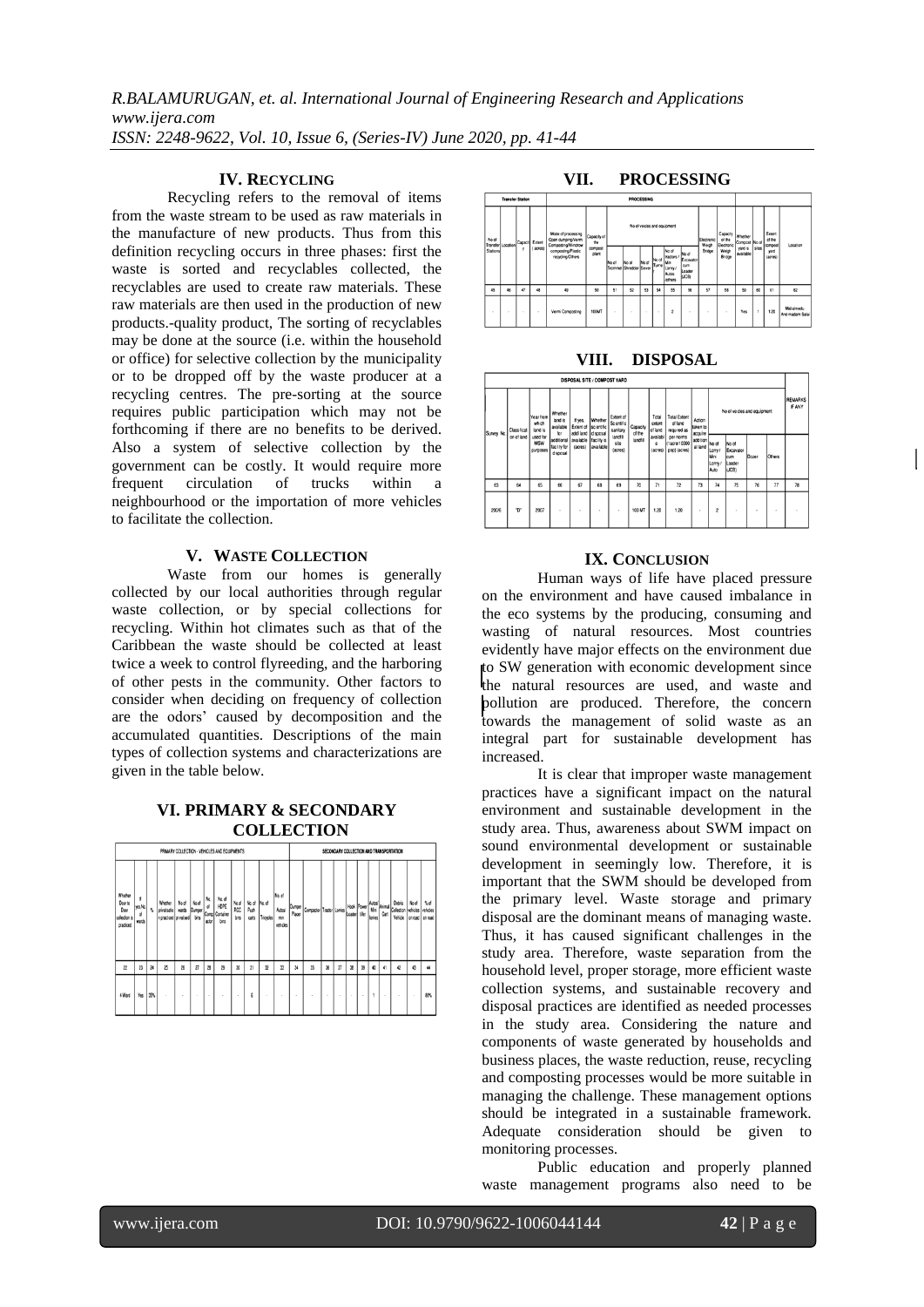introduced into the current waste management system. Especially awareness programmes must be conducted in order to improve the knowledge about the importance of SWM for sound environmental development in the area.

Proper waste disposal is of great importance to both rural and urban areas. Not doing this may bring us to danger in many ways and surely everybody knows this. Time and again, people are always being educated about the importance of [waste disposal](http://www.trashahaulics.com/) but then this process should not stop because every now and then, people forget. Some of the kids grow, even if they have learned the proper way of disposing the waste.

We suggest that currently vermicomposting plant is in process in addition to that many flammable materials are to be recycled or by disposed by methods of incineration.

Another suggestion is to make anaerobic digestion plat so that the waste can be effectively utilized and energy is generated in an effective manner.

## **REFERENCES**

- [1]. Peter S, Karl W, Jörg C. Conceptual framework for municipal solid waste management in low-income countries. 1st ed. St.Gallen: Swiss Centre for Development Cooperation in Technology and Management; 1996.
- [2]. Daniel H, Oerinaz BT. WHAT A WASTE A global review of solid waste management. Washington: World Bank; 2012.
- [3]. Sustainable waste management, Strengthening waste reduction: Is waste charging an option?. Available online at: http://www.gov.hk/en/residents/government/p ublication/consultation/docs/2012/MSW.pdf. Accessed on 22 Jan 2015.
- [4]. Ashok VS. Sustainable solid waste management: An integrated approach for Asian countries. Waste Management 2009;29:1438-1448.
- [5]. Environment Bureau. Hong Kong Blueprint for sustainable use od resources 2013-2022; 2013. Available online at: http://www.enb.gov.hk/en/files/WastePlan-E.pdf. Accessed on 22 Jan 2015.
- [6]. Hongtao W, Yongfeng N. Municipal solid waste characteristics and management in China. Air & Waste Management Assocciation 2001;51:250-263.
- [7]. Tanmoy K, Bhagat RM, Praduo B. Municipal waste generation, composition, and management: The world scenario. Critical Reviews in Environmental Science and Technology 2012;42:1509-1630.
- [8]. Somrat K, krongkaew L, Somphot C, Tada U. Testing of RDF gasification from old landfill dump site for electricity generation in a<br>downdraft gasifier. Proceeding of downdraft gasifier. Proceeding of International Conference on Proceeding of International Conference on Applied Enegy (Italy); 16-18 May 2011. Italy.
- [9]. Junichiro O, Akito M. Tokyo Urban Growth, Unban's form and sustainability. In: Megacities: Urban form, governance, and sustainability, Springer; 2011, p. 15-41.
- [10]. Waste Management Division, Bureau of Environment, Tokyo Metropolitan Government. Promotion of 3Rs activities inTokyo. Available online at: http://www.asianhumannet.org/db/datas/recyc le/activities\_in\_Tokyo\_e\_6.pdf. Accessed on 1 Feb 2015.
- [11]. Ryu C. Potential of Municipal Solid Waste for Renewable Energy Production and Reduction of Greenhouse Gas Emissions in South Korea. Journal of the Air & Waste Management Association 2010;60:176-183.
- [12]. Krongkaew L, Somrat K. Green energy recovery of the 500 tons per day waste to energy powerplant for Bangkok Mega City. Proceeding of International Conference on Proceeding of International Conference/Exhibition on Combustion,Incineration/Pyrolysis, Emission and Climate Change (China); 15-18 October 2014. China.
- [13]. Waste Management Division, Bureau of Environment, Tokyo Metropolitan Government. Waste Management in Tokyo.Available online at: http://www.asianhumannet.org/db/datas/recyc le/activities\_in\_Tokyo\_e\_6.pdf. Accessed on 1 Feb 2015.
- [14]. Yi X, Xuemei B, Zhiyun O, Hua Z, Fangfang X. The composition, trend and impact of urban solid waste in Beijing. Environ Monit Assess 2007;135:21-30.
- [15]. Environmental Protection Department. Monitoring of solid waste in Hong Kong. Available online at: [https://www.waste](https://www.waste/) reduction.gov.hk/sites/default/files/msw2013. pdf. Accessed on 3 Feb 2015.
- [16]. Yoonjung S. Current MSW management and waste-to-energy status in the Republic of Korea. Dissertation, Columbia University.
- [17]. Dongqing Z, Tan SK, Richard MG. A comparison of municipal solid waste management in Berlin and Singapore. Waste Management 2010;30;291-933.
- [18]. Colon, M., Fawcett, B., 2006. Communitybased household waste management:lessons